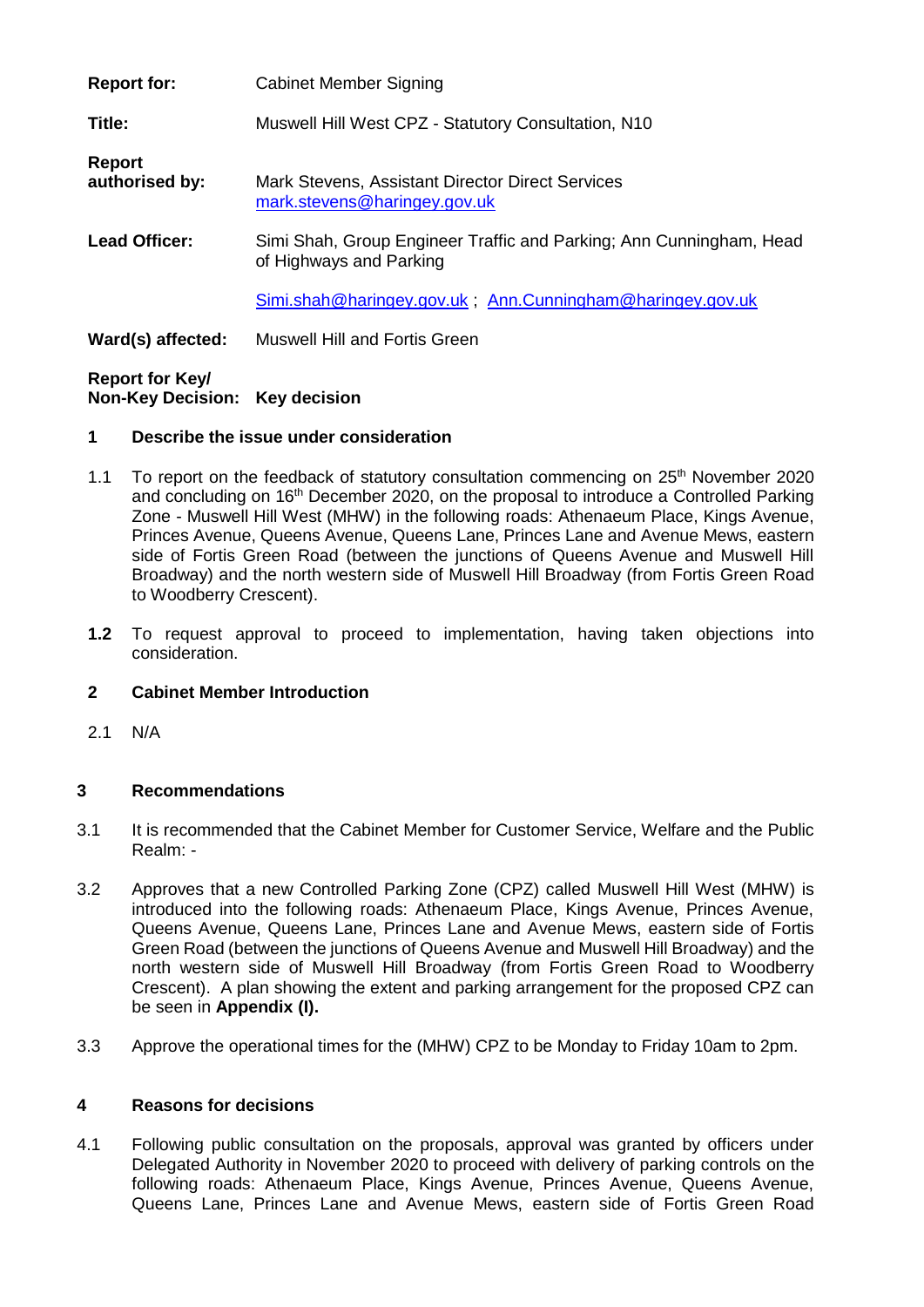(between the junctions of Queens Avenue and Muswell Hill Broadway), the north western side of Muswell Hill Broadway (from Fortis Green Road to Woodberry Crescent), subject to the outcome of a statutory consultation.

- 4.2 The public consultation received a total of 83 (18%) responses, 47 (57%) in favour 33 (40%) in opposition and 3 (3%) not sure.
- 4.3 The outcome of the public consultation was endorsed by local Ward Councillors and is supported by Haringey's CPZ Parking Policy.
- 4.4 A total of 21 submissions were received to the statutory consultation, 14 objections and 7 in favour. Of the objections received, none could be considered as a 'substantial objection' i.e. relating to the consultation process not following required legal process or statutory documents containing fundamental errors. A summary of objections received are detailed in Table 2, section 6 of this report.

#### 5 **Alternative options considered**

5.1 An alternative was to not introduce parking controls in the roads listed in section 4.1. This is not recommended as the public consultation had demonstrated the introduction of parking measures was supported by the majority of residents responding in the roads listed in section 4.1 and endorsed by local Ward Councillors. In addition, no substantial objections were received during the statutory consultation

### **6 Background Information**

- 6.1 The current Muswell Hill CPZ is a one road zone (Woodberry Crescent) which was introduced in July 2016. The roads surrounding this zone have experienced an increase in displaced parking resulting in increased parking pressure for residents.
- 6.2 The Council conducted a parking occupancy survey in order to assess the current situation. The data gathered indicated that that there were elevated levels of parking stress in the roads closest to Woodberry Crescent and areas close to the shopping parade on Muswell Hill Broadway. The roads with the highest parking occupancy were Kings Avenue, Queens Avenue and Princes Avenue.
- 6.3 A public consultation was carried out over a three-week period from  $8<sup>th</sup>$  February until  $2<sup>nd</sup>$ March 2020. This included delivery of consultation packs to all properties along a number of roads surrounding the Muswell HillCPZ. The consultation information was also made available online allowing responses to be made online as well as by email and post.
- 6.4 Of the 462 properties that were consulted, the Council received 83 responses, a response rate of 18% which exceeds the Council's parking policy minimum requirement of 10%.
- 6.5 Overall, the majority (57%) of those responding support the introduction of parking controls in the Muswell Hill West area; this exceeds the minimum requirement of 51% required by Haringey's Cabinet-approved CPZ policy to reach a decision. Approval was sought through Delegated Authority to proceed to statutory consultation and this was granted in November 2020.
- 6.6 The approved Delegated Authority report for the public consultation is attached in **Appendix (II).**

#### **Statutory Consultation**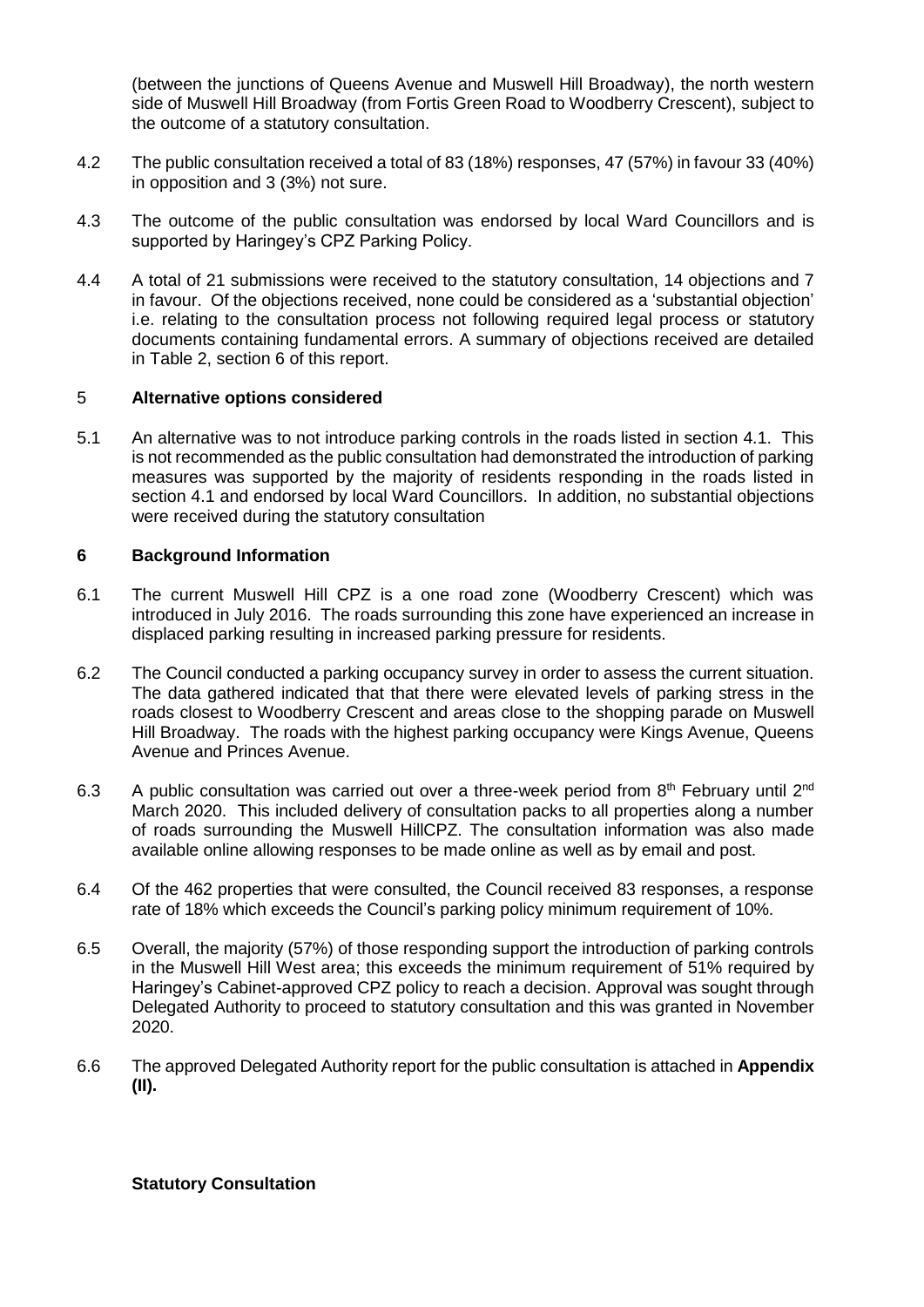- 6.7 Statutory notification commenced on 25th November 2020 for a period of 21 days. The process consisted of a Notice of Proposal published in the London Gazette, Enfield, and Haringey Independent and the notice was erected on site in the affected streets. The closing date for representations and comments was 16<sup>th</sup> December 2020.
- 6.8 Although not a legal requirement, statutory notification letters, informing of the proposals and process, were also posted to affected frontages located in within the proposed CPZ areas. **Appendix (III)** contains copies of statutory notification letters delivered to affected frontages.
- 6.9 As part of the statutory process, the following statutory bodies were also notified:
	- AA
	- London Transport
	- Police (local)
	- Fire Brigade
	- London Ambulance Service
	- Freight Transport Association
	- Road Haulage Association
	- RAC
	- Metropolitan Police (traffic)
	- London Travel Watch
	- Haringey Cycling Campaign

### **Responses to Consultation**

6.10 A total of 462 properties were written to notifying their occupants of the statutory consultation and how they could object should they wish to. A total of 21 representations from residents and businesses were received, 14 objections and 7 submissions in favour.

| Table 1               |                 |                         |
|-----------------------|-----------------|-------------------------|
| <b>Road Name</b>      | Oppose Proposal | <b>Support Proposal</b> |
| Kings Avenue          |                 |                         |
| Queens Avenue         |                 |                         |
| <b>Princes Avenue</b> |                 |                         |
| Muswell Hill Broadway |                 |                         |
| <b>Avenue Mews</b>    |                 |                         |
| No address given      |                 |                         |
| Total                 |                 |                         |

Table 1 summarises submissions received to the statutory consultation

6.11 Table 2 summarises the objections received; these have been grouped by the reasons provided for the objections. The number of objections raised for each reason has been noted. This exceeds the total number of objections received which is 14 as some objections cited more than one reason for their objection. Finally, an officer response to each reason for the objection has been provided.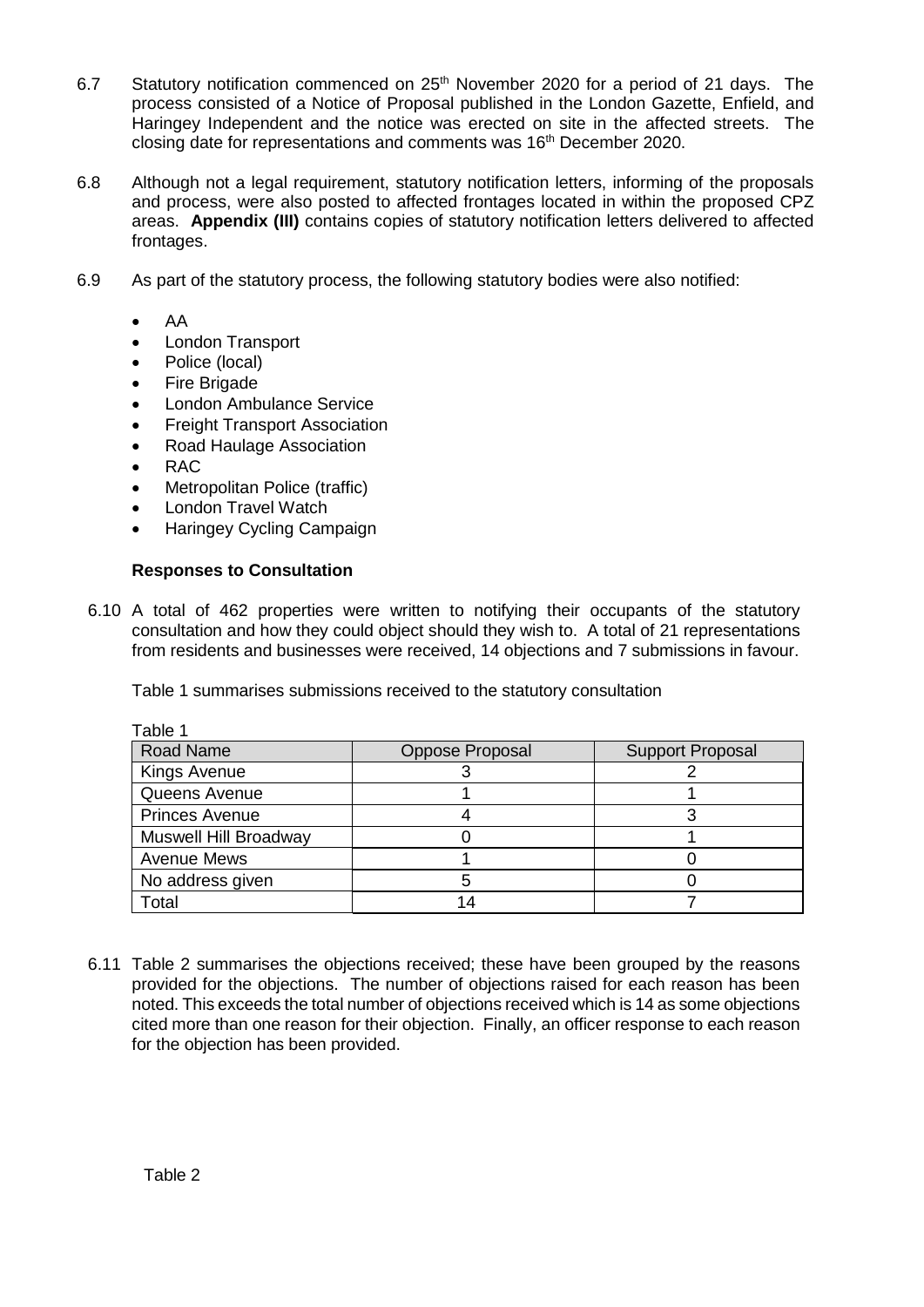| Subject of objection.                                                                                                                                                                                | <b>Objections</b><br>containing<br>this subject | <b>Officer response</b>                                                                                                                                                                                                                                                                                                                                                                                                                                                                                                                                                                                                                                        |
|------------------------------------------------------------------------------------------------------------------------------------------------------------------------------------------------------|-------------------------------------------------|----------------------------------------------------------------------------------------------------------------------------------------------------------------------------------------------------------------------------------------------------------------------------------------------------------------------------------------------------------------------------------------------------------------------------------------------------------------------------------------------------------------------------------------------------------------------------------------------------------------------------------------------------------------|
| I am an elderly resident who relies<br>on carers for support; now they will<br>not be able to visit which will make<br>life difficult for them as well as for<br>me.                                 | 2                                               | The introduction of a CPZ will help<br>prevent people from outside of the<br>area from parking, easing pressure<br>for residents and visitors.<br>Concessionary rates for visitor's<br>permits are available for residents 65<br>years old or over, or registered<br>disabled.                                                                                                                                                                                                                                                                                                                                                                                 |
| Current parking is OK and we do not<br>need a new CPZ in this area.                                                                                                                                  | 6                                               | 57% of those who responded to the<br>area wide consultation undertaken in<br>March 2020, identified that the area<br>was experiencing parking problems<br>and were in favour of parking<br>controls being introduced.                                                                                                                                                                                                                                                                                                                                                                                                                                          |
| These proposals are only going to<br>complicate the parking situation for a<br>lot of residents that are only sharing<br>or live in small properties and they<br>could not be eligible for a permit. | 4                                               | To qualify for a parking permit or get<br>a resident parking permit you must<br>own or be the keeper of a car or<br>other eligible vehicle and be aged 18<br>or over. A property is defined as a<br>residence being individually rated for<br>the purpose of Council Tax. Houses<br>in multiple occupation where the<br>Council Tax is for the whole building<br>will be entitled to the allocation for a<br>single residence.                                                                                                                                                                                                                                 |
| The implementation of the new<br>parking zone will be detrimental for<br>businesses, it will discourage<br>shoppers from the area.                                                                   | $\overline{2}$                                  | The implementation of parking<br>controls in the Muswell Hill Area was<br>proposed due to concerns from<br>residents finding difficult in parking<br>near their homes. The area has<br>been frequently used for extensive<br>parking by shoppers and vehicles<br>from adjacent CPZ areas.<br>The proposed operational times for<br>the Muswell Hill West CPZ is<br>between 10 am and 2 pm; outside<br>this 4-hour window, all parking is<br>free. Currently, there is a large<br>allocation of bays for those visiting<br>businesses on Muswell Hill<br>Broadway and this will be supported<br>by additional bays on roads<br>adjoining Muswell Hill Broadway. |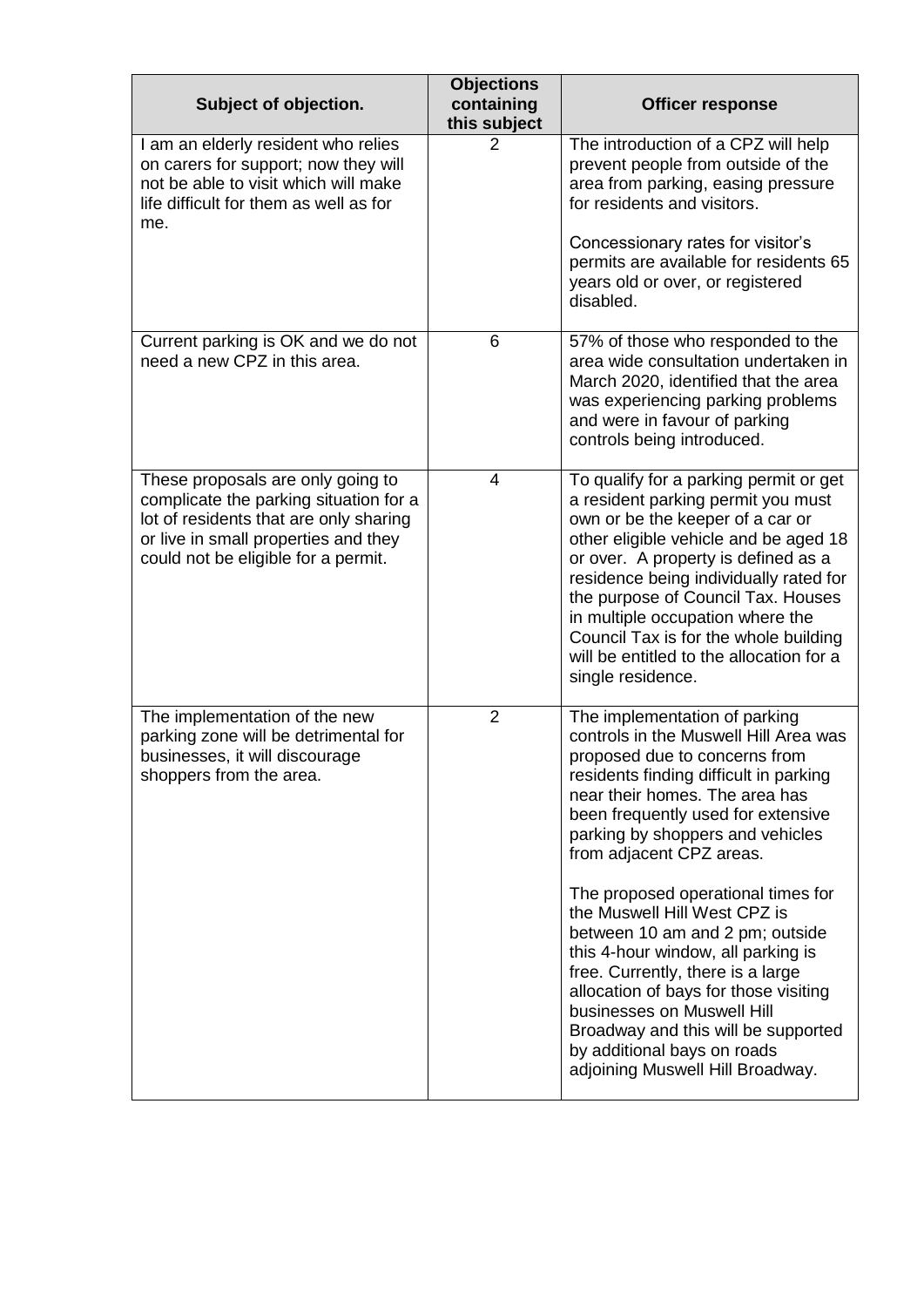| Subject of objection.                                                                                                                                                                                                                                                                                                                                                                                         | <b>Objections</b><br>containing<br>this subject | <b>Officer response</b>                                                                                                                                                                                                                                                                                                                                                                                                                                                                                                 |
|---------------------------------------------------------------------------------------------------------------------------------------------------------------------------------------------------------------------------------------------------------------------------------------------------------------------------------------------------------------------------------------------------------------|-------------------------------------------------|-------------------------------------------------------------------------------------------------------------------------------------------------------------------------------------------------------------------------------------------------------------------------------------------------------------------------------------------------------------------------------------------------------------------------------------------------------------------------------------------------------------------------|
| The Council's consultation document<br>blatantly admits it is likely that some,<br>if not all of those pressures were<br>created as a result of displaced<br>parking from other areas following<br>the introduction of controls in those<br>areas. In other words, you are<br>admitting you created a problem by<br>your action and now you want to<br>create another CPZ to alleviate an<br>alleged problem. |                                                 | The implementation of parking<br>controls in the Muswell Hill Area was<br>initially proposed due to concerns<br>from residents finding it difficult to<br>park near their homes; the area has<br>been frequently used for extensive<br>parking by shoppers and vehicles<br>from adjacent areas.<br>57% of those who responded to the<br>area-wide consultation undertaken in<br>March 2020, identified that the area<br>was experiencing parking problems<br>and were in favour of parking<br>controls being introduced |
| The charging band you are using. It<br>is incredibly biased against vehicles<br>with higher emissions which means<br>that this CPZ is not about trying to<br>solve residents parking problems at<br>all. It is another move towards<br>forcing poorer people to sell or<br>dispose of their vehicles. If the CPZ<br>price band was based on vehicle<br>length that would make sense and<br>be fair and just   | 1                                               | The Impact of vehicle emissions on<br>the air quality of an area is a key<br>factor set out on Haringey's parking<br>policy. By raising awareness of the<br>environmental impact of $CO2$<br>emissions, people are encouraged to<br>use lower, more sustainable forms of<br>transport to help reduce the<br>associated greenhouse effect. The<br>reduction in high-emitting vehicles is<br>also supported in the Council's<br>Climate Change Action Plan and<br><b>Transport Strategy</b>                               |
| No, I am not in favour of CPZ here.<br>In any form                                                                                                                                                                                                                                                                                                                                                            | $\overline{2}$                                  | 83 (18%) responses were received<br>in total to the public consultation, 47<br>(57%) in favour 33 (40%) in<br>opposition and 3 (3%) not sure.<br>The responses from this group of<br>roads were considered together as a<br>whole following consultation in<br>accordance with the Parking Policy.<br>The results from the consultation<br>were discussed with local Ward<br>Councillors and agreement reached<br>with them on the recommendation to<br>introduce CPZ controls for Muswell<br>Hill West.                |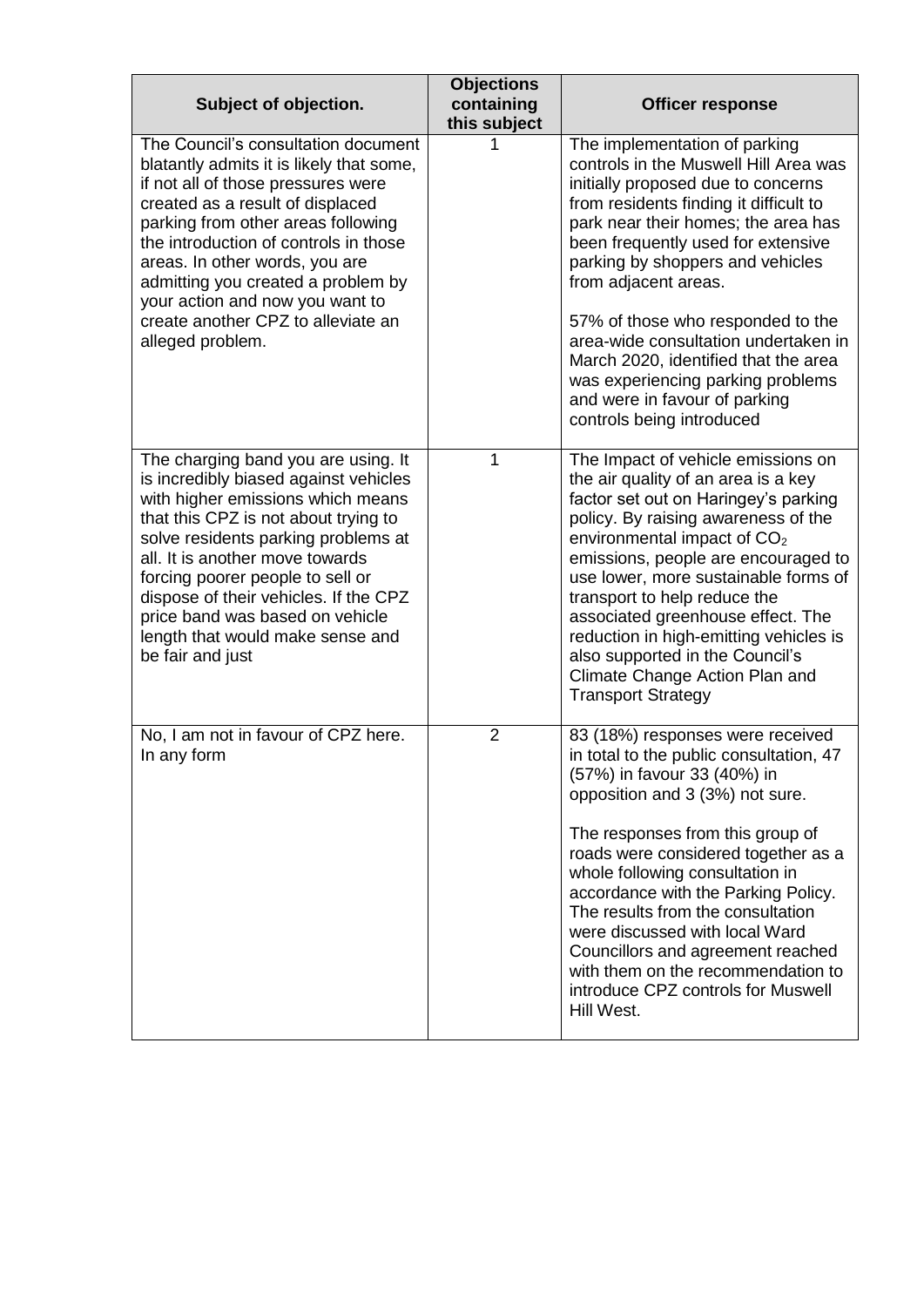| Subject of objection.                                                                                                                                                                                                                                                                                                                                                                                                                                                                                                                                                                 | <b>Objections</b><br>containing<br>this subject | <b>Officer response</b>                                                                                                                                                                                                                                                                                                                                                                                                                                                                                                                                                                                           |
|---------------------------------------------------------------------------------------------------------------------------------------------------------------------------------------------------------------------------------------------------------------------------------------------------------------------------------------------------------------------------------------------------------------------------------------------------------------------------------------------------------------------------------------------------------------------------------------|-------------------------------------------------|-------------------------------------------------------------------------------------------------------------------------------------------------------------------------------------------------------------------------------------------------------------------------------------------------------------------------------------------------------------------------------------------------------------------------------------------------------------------------------------------------------------------------------------------------------------------------------------------------------------------|
| The council's document state that<br>462 properties were consulted (how<br>many actual residents does this<br>equal?) and only 47 answered This<br>means only 11% want this to go<br>ahead, so how can you now assume<br>that the majority of residents are in<br>favour based entirely on such a poor<br>response? At least 50% need to be in<br>favour of this proposal before<br>proceeding. It seems that the initial<br>consultation process was seriously<br>flawed and needs to be reviewed with<br>decisions not now being made on the<br>basis of a paltry 18% response rate | 5                                               | Of the 462 properties that were<br>consulted during February and<br>March 2020, the Council received 83<br>responses, a response rate of 18%.<br>This response rate exceeds the<br>Council's Parking Policy minimum<br>response rate of 10%.<br>Haringey's Parking Policy that was<br>introduced in 2020 states: "The<br>Council should receive a response<br>rate of between 10% and 20% to<br>consultations. A response rate below<br>10% is deemed inconclusive and a<br>scheme will not be progressed<br>without further engagement with the<br>community and achieving a<br>response rate no less than 10%." |
| The survey was conducted under<br>the wrong premise. Haringey<br>consulted residents; it would have<br>been preferable to obtain a list of<br>residents who are registered car<br>owners. They are the ones who<br>have difficulty parking                                                                                                                                                                                                                                                                                                                                            | 1                                               | It is a statutory requirement to<br>consult all residents in the area<br>affected by the proposals as a<br>consultation gives local people a<br>voice and an opportunity to influence<br>the decision-making process                                                                                                                                                                                                                                                                                                                                                                                              |
| The scheme proposed by Haringey,<br>while limiting the number of<br>outsiders who can park in the area,<br>reduces the number of parking<br>places available to residents. This<br>will only exacerbate the problem, as<br>it simultaneously increases the<br>number of spaces where residents<br>will be reluctant to park.                                                                                                                                                                                                                                                          | 1                                               | It is important to note that, on some<br>streets within the new CPZ, the<br>amount of parking that would be<br>permitted could be less than is<br>currently available due to the need to<br>ensure junction protection, access<br>and passing places. This is<br>necessary to offer safety for most<br>vulnerable road users and manage<br>kerbside space safely and<br>effectively.                                                                                                                                                                                                                              |
| There are many crossovers in<br>Princes Ave, and there would be no<br>way enough space for parking bays<br>for all the residents.                                                                                                                                                                                                                                                                                                                                                                                                                                                     | $\overline{2}$                                  | When implementing a CPZ, the<br>Council seeks to utilise the majority<br>of kerbside space for residents,<br>therefore the number of available<br>spaces varies according to the<br>specific conditions of each road. In<br>order to prevent dropped kerb<br>obstruction, bays will not be placed<br>across existing vehicle crossovers<br>however a single yellow line waiting<br>restriction (operating during the<br>controlled hours) will be placed on<br>the road to restrict parking during the<br>controlled hours.                                                                                       |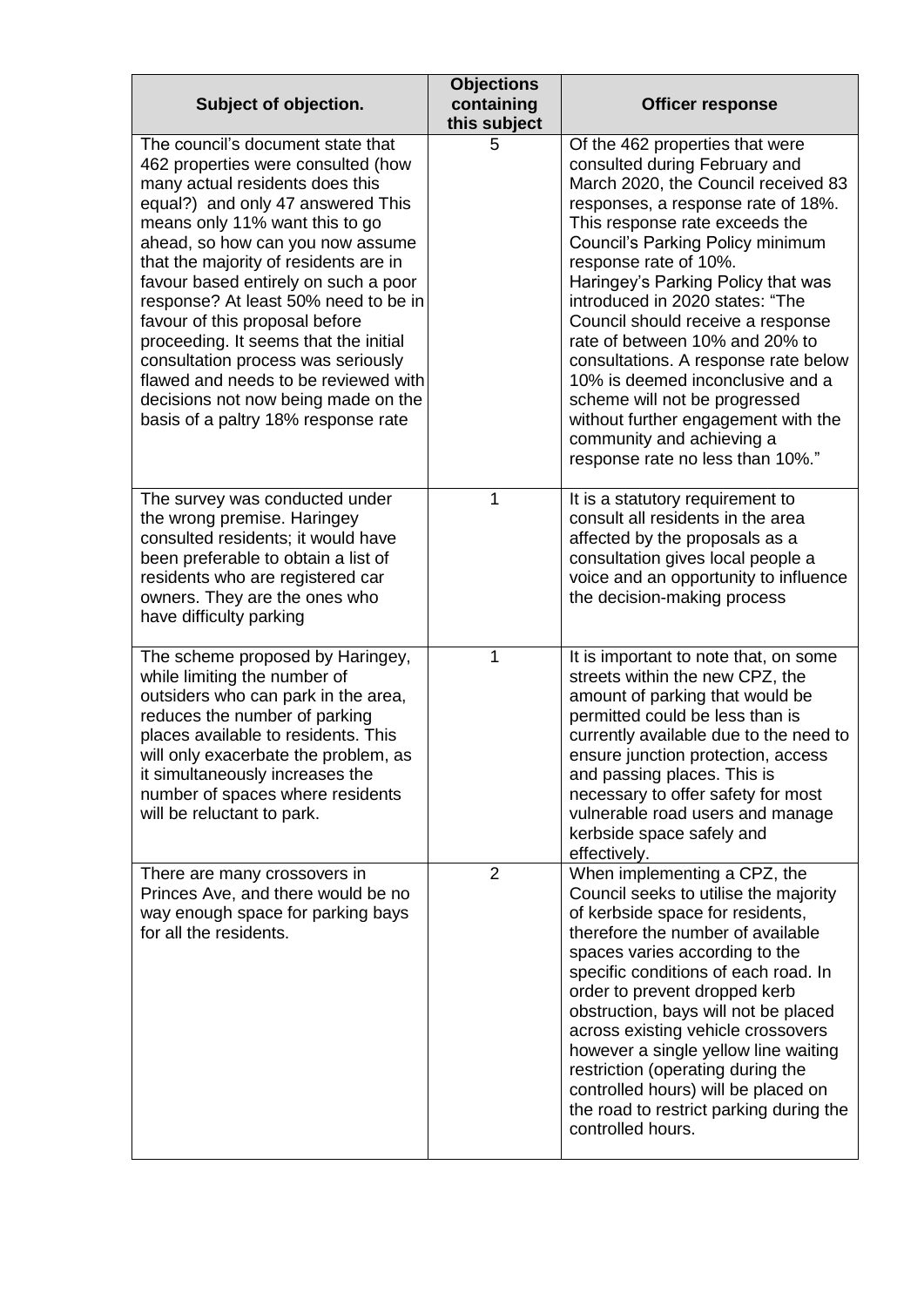| Subject of objection.                                                                                                                                                                                                     | <b>Objections</b><br>containing<br>this subject | <b>Officer response</b>                                                                                                                                                                                                                                                                                                                                                                                                                                                                                                                                 |
|---------------------------------------------------------------------------------------------------------------------------------------------------------------------------------------------------------------------------|-------------------------------------------------|---------------------------------------------------------------------------------------------------------------------------------------------------------------------------------------------------------------------------------------------------------------------------------------------------------------------------------------------------------------------------------------------------------------------------------------------------------------------------------------------------------------------------------------------------------|
| This will only push the problem<br>elsewhere, as indeed has happened<br>in this case, where other nearby<br>CPZ's have been implemented.                                                                                  |                                                 | With any new parking restrictions in<br>place, there is always the chance of<br>displacement to nearby streets.<br>Before implementing a new CPZ in<br>an area, the Council follows all<br>statutory guidelines including public<br>consultations. A CPZ will therefore<br>be introduced based on the overall<br>response from the area consulted or<br>sub-areas of the consulted area,<br>achieving at least 51% vote in favour<br>of controls unless there are<br>exceptional circumstances, such as<br>a major development planned for the<br>area. |
| I park my car on-road with a<br>protective car cover. How will your<br>parking attendants identify that the<br>car is licensed if the windscreen is<br>covered, and the permit is covered.                                | 1                                               | The Council's enforcement guidance<br>does not enable regular community<br>enforcement officers (CEOs) the<br>ability to remove the vehicle cover to<br>inspect permits or registration plates.<br>In these circumstances, a senior<br>officer would be dispatched with a<br>body mounted video camera to film<br>the process of lifting the cover,<br>inspecting permits / vehicle<br>registration plate and then reaffixing<br>the cover. The recorded evidence<br>will be kept on file for the required<br>duration.                                 |
| Will Haringey issue more permits<br>than spaces available in the zone? If<br>so, by what percentage over.                                                                                                                 | 1                                               | The number of permits available in a<br>control parking zone are based on<br>the number of vehicles registered at<br>an address.                                                                                                                                                                                                                                                                                                                                                                                                                        |
| There must be a more reliable way<br>of eliciting opinion before jumping to<br>conclusions about what the majority<br>of car owning residents want. Why<br>don't you write personally to<br>residents who are car owners? | 1                                               | Engagement with the community<br>seeks a response rate of no less<br>than 10%. Parking is not just about<br>residents being able to park close to<br>their homes; it's about safety, fair<br>access to a limited communal asset,<br>and the right to clean air, the main<br>reasons all residents of the proposed<br>area are consulted.                                                                                                                                                                                                                |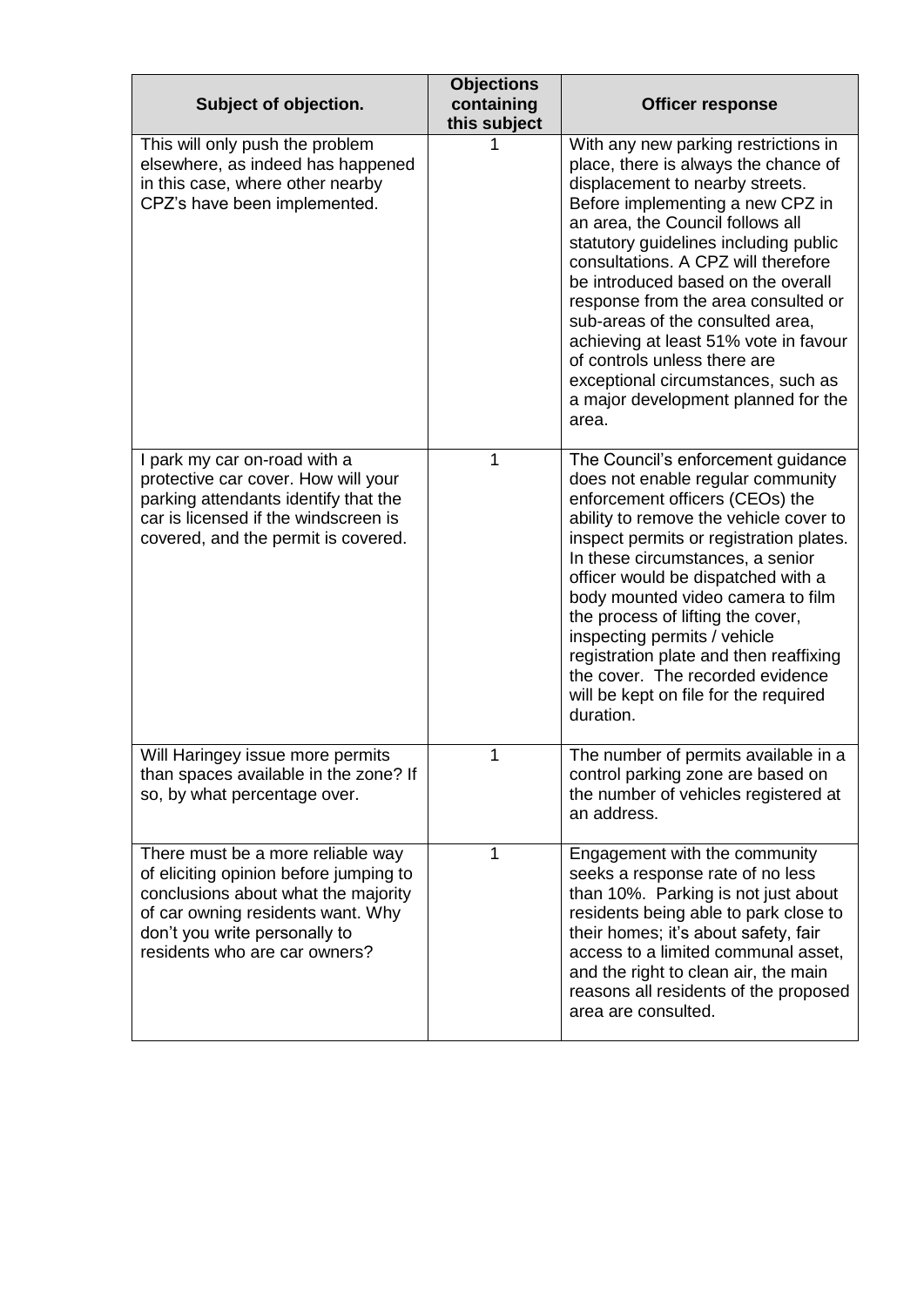| Subject of objection.                                            | <b>Objections</b><br>containing<br><b>Officer response</b><br>this subject                                                                                                                                                                                                                                                                                                                                                                                 |
|------------------------------------------------------------------|------------------------------------------------------------------------------------------------------------------------------------------------------------------------------------------------------------------------------------------------------------------------------------------------------------------------------------------------------------------------------------------------------------------------------------------------------------|
| CPZ will bring revenue to Haringey,<br>is a money-making scheme. | The purpose of CPZs is not to raise<br>revenue, but to improve road safety<br>and parking facilities for residents<br>and businesses. The process<br>running any CPZ scheme incurs<br>significant costs. Permit income<br>generated by the scheme is used to<br>maintain and enforce the CPZ. In<br>accordance with the law, any surplus<br>income from parking enforcement is<br>used to supplement relevant<br>transport services within the<br>borough. |

- 6.12 In review of the 14 objections received to the statutory consultation, one of those who responded to the statutory consultation also responded to the public consultation in opposition to the introduction of the controlled parking measures. However, 7 of those responding to the statutory consultation did not give a full address, providing only a road name.
- 6.13 After considering the statutory consultation results and noting that there were no substantial objections to the consultation as detailed in within table 2 above, it is concluded that no alterations should be made to the proposed extent of the parking scheme. The Controlled Parking Zone named Muswell Hill West with the operational times of Monday to Friday 10am to 2pm should therefore be introduced to help improve air quality and reduce parking pressures, whilst promoting the use of existing and new sustainable forms of transport

### **7 Contribution to strategic outcomes**

- 7.1 It is important that safe, green travel is available to prevent the borough's roads from being overrun by cars and to support active travel, an ambition of the Council as laid out in its [Borough Plan](https://www.haringey.gov.uk/local-democracy/policies-and-strategies/borough-plan) and [Transport Strategy.](https://www.haringey.gov.uk/parking-roads-and-travel/travel/haringeys-transport-strategy) Controlled Parking Zones installation will support the objectives set out in these documents as well as the wider initiatives to improve air quality and support the health of residents as per the council's [Climate Change Action Plan.](https://www.haringey.gov.uk/environment-and-waste/going-green/net-zero-carbon-haringey)
- 7.2 The introduction of controlled parking is in accordance with Section 3.3.3 of Haringey's Local Implementation Plan part which states:

"The availability of parking is a key determinant of car usage and local traffic congestion which can affect the potential uptake of more sustainable modes of travel. Local parking policy is an important demand management tool in controlling local traffic congestion and influencing choice of transport. CPZs are one of several parking policies, along with low parking standards for new developments, charging, and use of workplace parking levies, which can be used to influence travel behaviour. CPZs specifically prioritise parking for residents and can ease local parking pressures, reduce traffic congestion, improve road safety and encourage the use of more sustainable forms of transport."

- 7.3 The introduction of CPZs also aligns with the Council's agreed Transport Strategy and supports its 'aims' which include:
	- An improved air quality and a reduction in carbon emissions from transport and
	- A well-maintained road network that is less congested and safer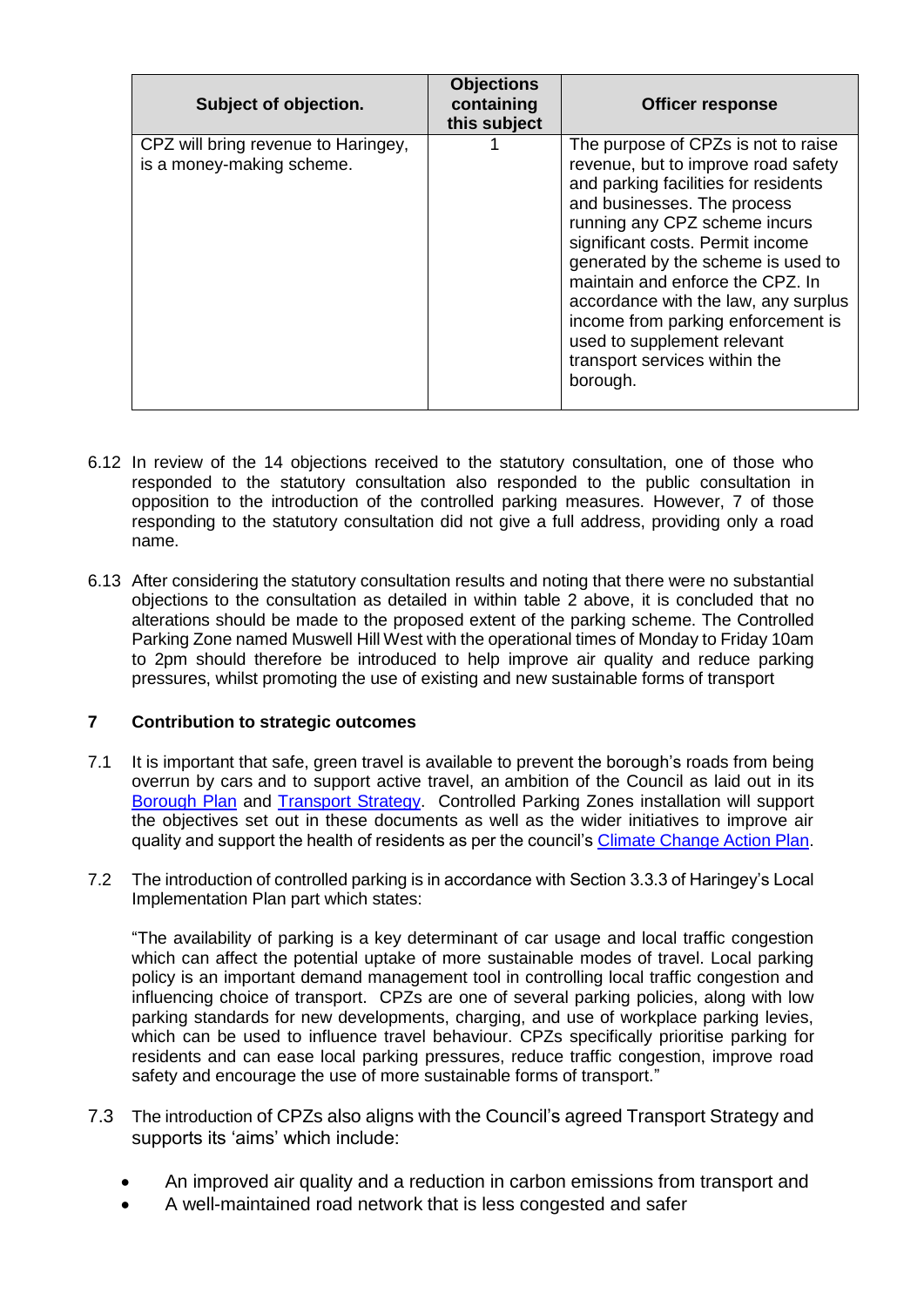7.4 Delivery of the proposed Muswell Hill West CPZ will help the Council to manage valuable kerbside space and reduce the amount of commuter and 'short trip' car journeys more effectively. This will help enable the Council to prioritise kerb space more easily for electric vehicle charging points and cycle hangar storage, as well as to reduce parking where there is need for improvements to walking, cycling and other sustainable means of travel.

# **Statutory Officers' comments**

## **8 Comments of the Chief Financial Officer**

- 8.1 This report seeks Cabinet approval for the implementation of the Muswell Hill West CPZ.
- 8.2 The full cost of this scheme is estimated to be £19.6k, including community engagement; inventory of existing site conditions; design and implementation. This will be funded from the Council's approved Capital Programme as it was included within the Parking Implementation Plan.
- 8.3 Once implemented the future operation cost will be funded from the existing service revenue budgets.

## 9 **Comments of the Head of Legal Services and Governance**

- 9.1 Before reaching a decision to make the necessary traffic management order to implement a CPZ scheme, the Council must follow the statutory consultation procedures pursuant to the Road Traffic Regulation Act 1984 (as amended) ("RTRA") and the Local Authorities' Traffic Orders (Procedure) (England and Wales) Regulations 1996 (as amended) ("the Regulations"). All representations received must be properly considered in the light of administrative law principles, human rights law and the relevant statutory powers.
- 9.2 The Council's powers in relation to the making of traffic management orders arise mainly under sections 6, 9, 45, 46, 122 and 124 and schedules 1 paragraphs 1-22 the RTRA
- 9.3 The power of a local authority to make an order regulating or controlling vehicular and other traffic is contained within the ambit of section 6 of the RTRA.
- 9.4 When determining what paying parking places are to be designated on the highway, section 45(3) requires the Council to consider both the interests of traffic and those of the owners and occupiers of adjoining properties. In particular, the Council must have regard to: (a) the need for maintaining the free movement of traffic, (b) the need for maintaining reasonable access to premises, and (c) the extent to which offstreet parking is available in the neighbourhood or if the provision of such parking is likely to be encouraged by designating paying parking places on the highway.
- 9.5 By virtue of section 122, the Council must exercise its powers under the RTRA 1984 so as to secure the expeditious, convenient and safe movement of vehicular and other traffic including pedestrians, and the provision of suitable and adequate parking facilities on and off the highway. These powers must be exercised so far as practicable having regard to the following matters: -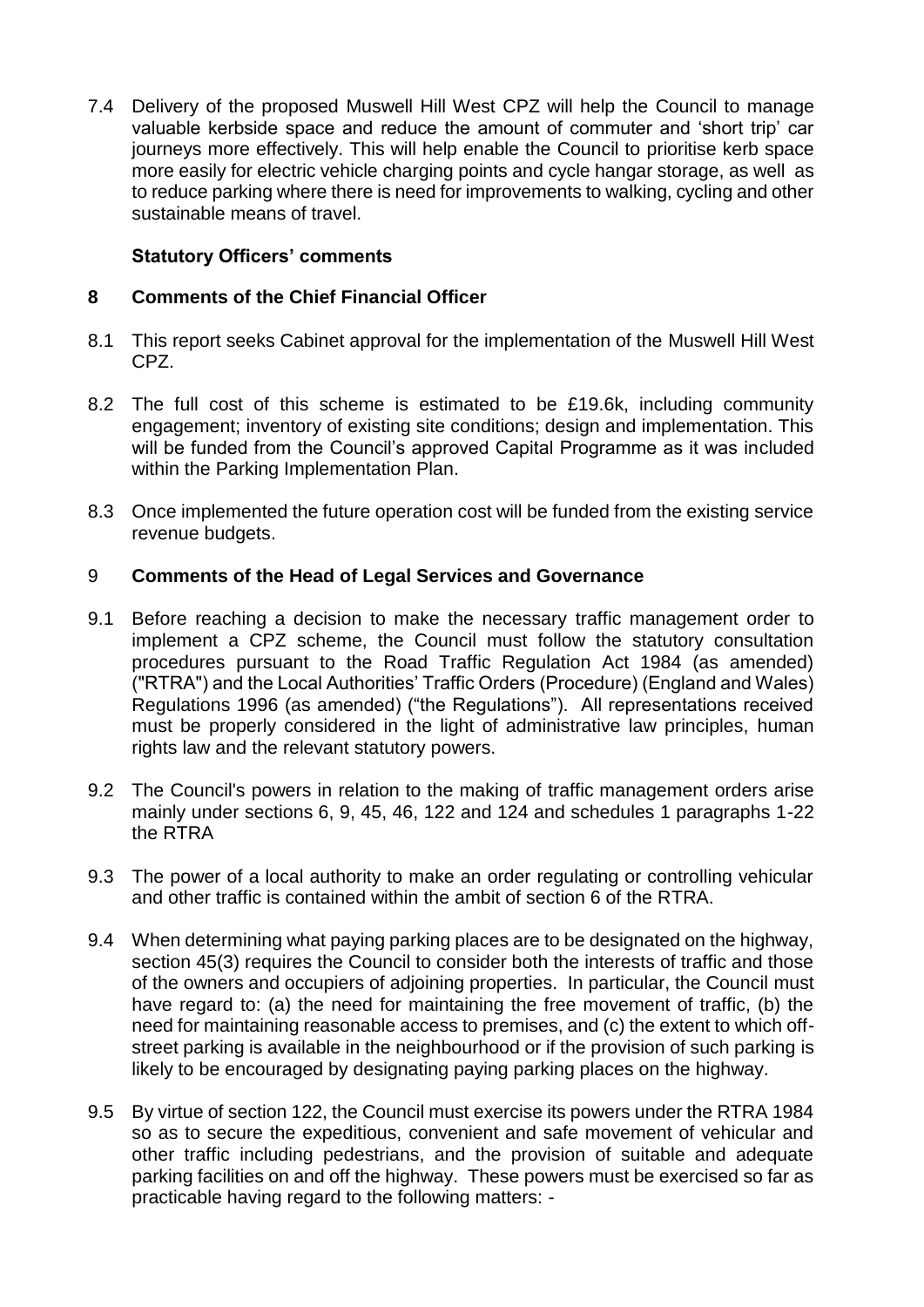- the desirability of securing and maintaining reasonable access to premises.
- the effect on the amenities of any locality affected including the regulation and restriction of heavy commercial traffic so as to preserve or improve amenity.
- the national air quality strategy.
- facilitating the passage of public service vehicles and securing the safety and convenience of their passengers.
- any other matters appearing to the Council to be relevant.
- 9.6 The legal position in relation to traffic management orders and the statutory requirements in respect of consultation are set out in section 9.1 through 9.5 of this report. Public consultation has been undertaken and due consideration given to representations by the public. As long as the statutory consultation is undertaken and due consideration similarly given to representations made, the Council should be acting in accordance with the law were it to proceed with the proposals set out in this report.

# 10 **Equalities Comments**

- 10.1 The Council has a Public Sector Equality Duty under the Equality Act (2010) to have due regard to the need to:
	- Eliminate discrimination, harassment and victimisation and any other conduct prohibited under the Act
	- Advance equality of opportunity between people who share those protected characteristics and people who do not
	- Foster good relations between people who share those characteristics and people who do not.
- 10.2 The three parts of the duty applies to the following protected characteristics: age, disability, gender reassignment, pregnancy/maternity, race, religion/faith, sex and sexual orientation. Marriage and civil partnership status apply to the first part of the duty.
- **10.3** Two objections to the proposals have been raised by elderly residents. The proposal will have an impact on those who are reliant on carers as they will need to purchase visitors permits for the carer if they are arriving by motor vehicle. However, as the proposal is to bring in parking controls for four hours a day from Monday to Friday 10am to 2pm, the expected impact on these groups should be minimal. Currently, visitors permits for the over 65s are offered at a subsidised value at 41 pence per hour, whilst the normal pricing is 83 pence per hour; this should help those carers who require to visit the residents during the proposed controlled parking operation hours. The benefit of parking controls on the same group is that this may ease parking pressures allowing carers to find parking spaces more easily close to their client's homes.
- 10.4 Although there is a small impact on elderly residents as a result of the introduction of 2 hours managed parking 11am to 1pm, the benefits of being able to buy visitors permit at concessionary prices and utilising the permits on offer as well as expected easing in parking pressure will go a long way to address any negative impacts.